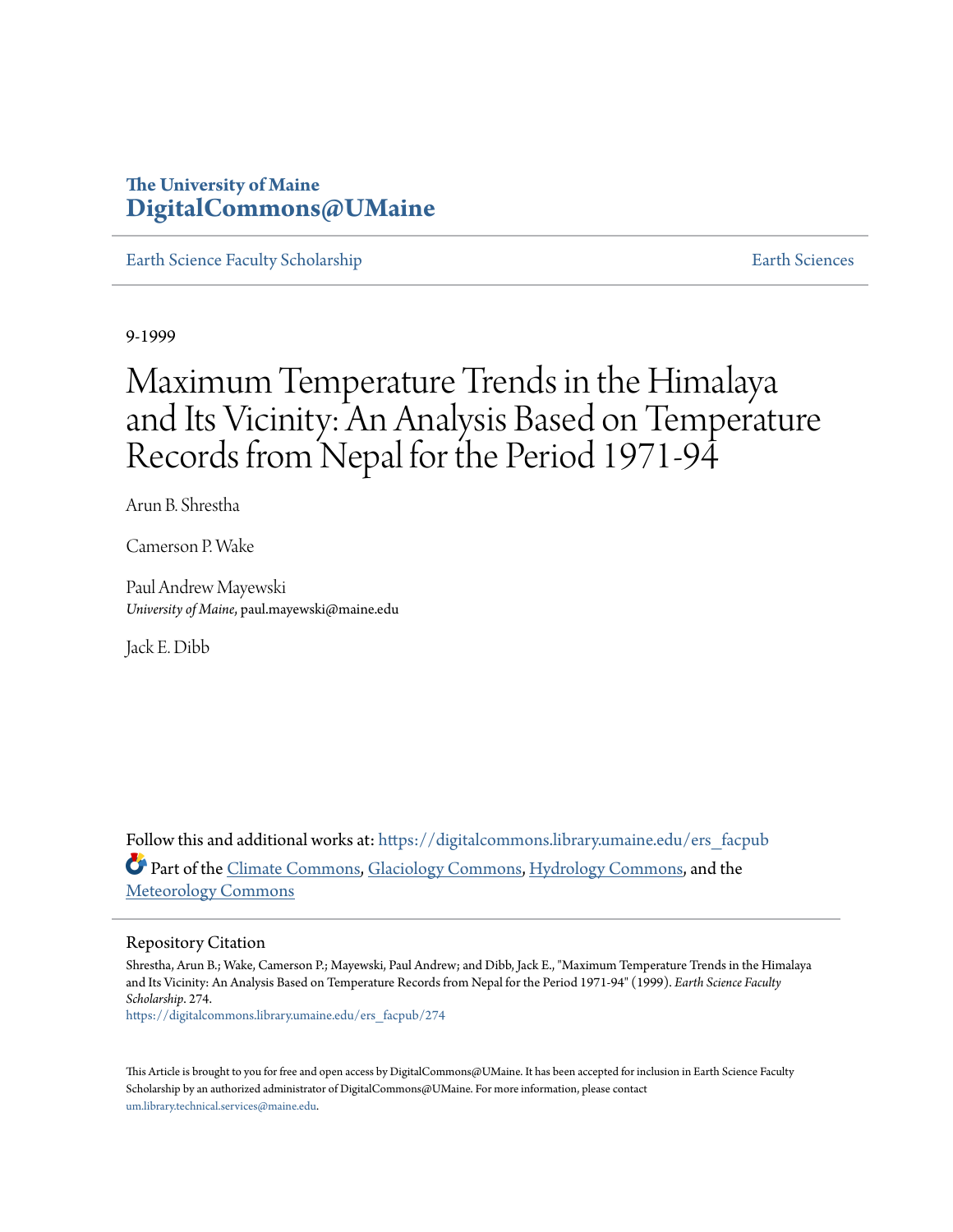### **Maximum Temperature Trends in the Himalaya and Its Vicinity: An Analysis Based on Temperature Records from Nepal for the Period 1971–94**

ARUN B. SHRESTHA,\* CAMERON P. WAKE,<sup>+</sup> PAUL A. MAYEWSKI,<sup>+</sup> AND JACK E. DIBB<sup>+</sup>

*Climate Change Research Center, Institute for the Study of the Earth, Oceans, and Space, University of New Hampshire, Durham, New Hampshire*

(Manuscript received 3 August 1997, in final form 2 November 1998)

#### ABSTRACT

Analyses of maximum temperature data from 49 stations in Nepal for the period 1971–94 reveal warming trends after 1977 ranging from  $0.06^{\circ}$  to  $0.12^{\circ}$ C yr<sup>-1</sup> in most of the Middle Mountain and Himalayan regions, while the Siwalik and Terai (southern plains) regions show warming trends less than  $0.03^{\circ}C$  yr<sup>-1</sup>. The subset of records (14 stations) extending back to the early 1960s suggests that the recent warming trends were preceded by similar widespread cooling trends. Distributions of seasonal and annual temperature trends show high rates of warming in the high-elevation regions of the country (Middle Mountains and Himalaya), while low warming or even cooling trends were found in the southern regions. This is attributed to the sensitivity of mountainous regions to climate changes. The seasonal temperature trends and spatial distribution of temperature trends also highlight the influence of monsoon circulation.

The Kathmandu record, the longest in Nepal (1921–94), shows features similar to temperature trends in the Northern Hemisphere, suggesting links between regional trends and global scale phenomena. However, the magnitudes of trends are much enhanced in the Kathmandu as well as in the all-Nepal records. The authors' analyses suggest that contributions of urbanization and local land use/cover changes to the all-Nepal record are minimal and that the all-Nepal record provides an accurate record of temperature variations across the entire region.

#### **1. Introduction**

Studies on long-term variations in surface air temperature for the entire globe (Jones et al. 1986c; Hansen and Lebedeff 1987, 1988) as well as for the hemispheres (Angell and Korshover 1978; Jones et al. 1986a,b) have shown a rising trend during the last few decades. Similar results have been found for low-latitude regions in the Northern Hemisphere.

Mountainous environments are considered sensitive indicators of climate change (Barry 1990; Stone 1992; Beniston 1994). Several studies in the Himalayas have found that glaciers in the region have retreated considerably in the last two decades (Higuchi et al. 1980; Miller 1989; Miller and Marston 1989; Yamada et al. 1992; Kadota et al. 1993). Recent studies have identified the formation and growth of several glacial lakes, possibly due to fast retreat of glaciers, which could lead to catastrophic outburst floods (Vuichard and Zimmermann 1987). It is possible that global warming is responsible for the recent glacial retreat in the Himalayas, although precipitation changes may also be important. However, Seko and Takahashi (1991) have suggested that over the last decade, glacier fluctuation in the Khumbu Himal followed the fluctuations in air temperature more than those in precipitation. Mayewski and Jeschke (1979) have suggested that Himalayan glaciers have been retreating since 1850 A.D. It is possible that the cooling in 1940 observed in the global record caused readvancing of these glaciers, and the warming after the mid-1970s resulted in accelerated shrinking in the past two decades.

The Himalaya and Tibetan Plateau play an important role in regional climate, most particularly with respect to monsoon circulation. Links between the monsoon and other global-scale phenomena extend the implications of climatic variations in the Himalaya and in the Tibetan Plateau beyond the regional scale (Dey and Bhanu Kumar 1982, 1983; Barnett et al. 1988). Climatic changes in the Himalayan region could be a reflection of largescale climate changes, or they could even be driving them.

It is therefore important to understand the climatic

<sup>\*</sup> Additional affiliation: Department of Hydrology and Meteorology, HMG-Nepal, Kathmandu, Nepal.

Additional affiliation: Department of Earth Sciences, University of New Hampshire, Durham, New Hampshire.

*Corresponding author address:* Dr. Arun B. Shrestha, Department of Hydrology and Meteorology, P.O. Box 406, Kathmandu, Nepal. E-mail: abs@wlink.com.np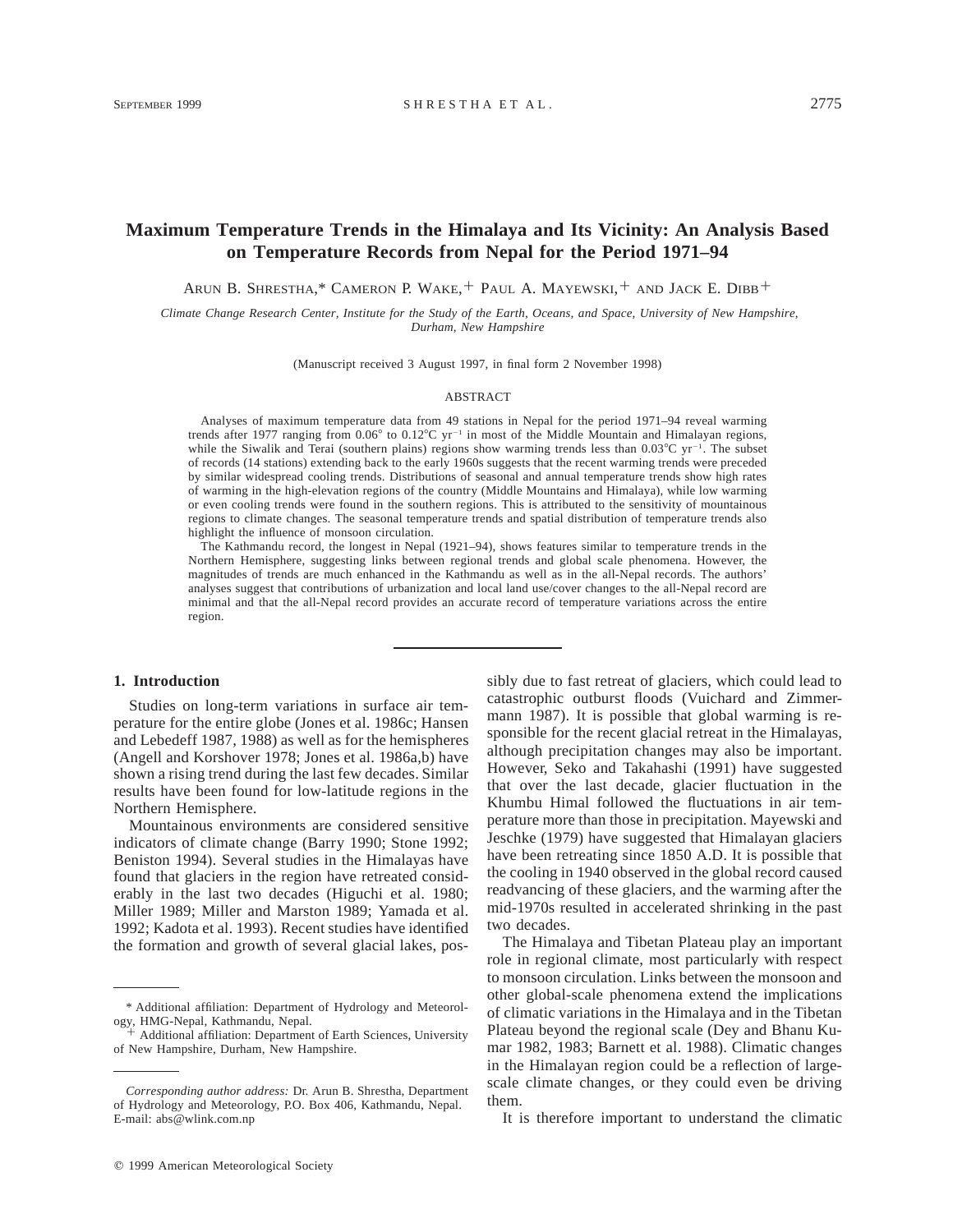trends in the Himalaya and their relationship with global trends. Unfortunately, the instrumental meteorological records from high elevations [i.e., greater than 4000 m above mean sea level (MSL)] of the Himalaya are relatively short (i.e., 5–7 yr; Grabs and Pokhrel 1992) and therefore provide only limited information on changes in high-elevation climate. Meteorological data from the Tibetan Plateau are also rare. Studies on climatic trends, therefore, have to rely on records from stations south of the Himalaya or from outside the Tibetan Plateau. A study of the long-term trend in surface air temperatures in India by Hingane et al. (1985) indicated an increase in mean annual temperature of  $0.4^{\circ}$ C over the past century. A study of changes in air temperature of Qinghai-Xizang (Tibetan) Plateau showed a decreasing trend from 1950 to 1970 and an increase after 1970 (Li and Tang 1986).

The present study is the first to be based on surface temperature data from a network of stations in Nepal. Individual records dating back to the early 1960s were investigated to reveal temperature trends in various geographical settings and demographic situations. Based on this, a period representative of present temperature trends was selected. For the period selected, annual and seasonal patterns of maximum temperature trends in Nepal were investigated. Further, temperature trends from Kathmandu Valley, which has the longest record in Nepal (1921–94), were compared to large-scale (global) temperature trends.

#### **2. Data and methods**

Physiographically, Nepal can be divided into six regions: Terai, Siwalik, Middle Mountains, High Mountains, High Himalaya, and Tibetan Plateau (WECS 1986). The elevation ranges from 65 m MSL in the Terai to over 8000 m MSL in the High Himalaya. About 90% of the country is characterized by mountainous terrain.

With the purpose of representing all parts of the country, 49 temperature stations were selected (Table 1). Among them, records from 33 stations begin in 1971, while records from 14 stations begin in the early to mid-1960s. The record from the Kathmandu Indian Embassy (Kathmandu IE) is the longest, dating back to 1921.

Data for all the stations were collected and published by the Department of Hydrology and Meteorology (DHM), His Majesty's Government (HMG) of Nepal. Data from 1971 to 1994 for most of the stations are published, while data after 1994 are still in the preliminary stage of publication and not in accessible formats (DHM 1998). Temperature data are available as monthly means of daily maxima and minima. A preliminary analysis showed high year-to-year fluctuation and lack of significant trend in minimum temperature in most of the station records in Nepal. Furthermore, minimum temperatures have been found to be more affected by urbanization compared to maximum temperature (Mitchell 1961). Therefore we used maximum temperatures for

our analysis, which are hereafter referred to simply as temperature.

We used the temperature anomaly for  $24^{\circ}-40^{\circ}N$  as an indicator of large-scale Northern Hemisphere midlatitude temperature trends. This dataset was obtained from the Goddard Institute for Space Studies online data products (Hansen et al. 1996) and is hereafter referred to as the  $24^{\circ}-40^{\circ}$ N temperature anomaly.

All the Nepal stations' data were carefully analyzed for homogeneity and for missing data. We only selected stations where instrument locations were not significantly changed within the period of record. Further, the relative homogeneity test was conducted by graphical study of ratios of temperature records from neighboring stations (WMO 1966). Any inhomogeneity in the record is depicted by a significant departure of the ratio from the mean. About 15 stations were discarded as a result of this test. The stations selected for this study did not show such inhomogeneity and had few missing data. Missing data were filled by temporal and spatial interpolation whenever possible.

Annual and seasonal means were calculated for each year for all stations. The four seasons are divided as winter (December of previous year, January, and February), premonsoon (March–May), monsoon (June– September), and postmonsoon (October and November). Annual mean is the average of January–December monthly means.

Seasonal and annual temperature trends were computed for all stations using linear regression. Spatial distributions of temperature trends were computed by interpolating the station trends to a rectangular block of  $26.25^{\circ} - 30.25^{\circ}$ N and  $80.25^{\circ} - 88.25^{\circ}$ E with the grid size of  $0.25^{\circ} \times 0.25^{\circ}$ . The error associated with the use of a rectangular block instead of a spherical one will be minimal due to the small area considered in the study. The grid size was selected in such a way that close stations were individually represented. For the selection of the grid size, interpolations were performed by gradually reducing the grid size until further reduction did not provide a significant change in the results. An analysis and visualization program (Spyglass 3.01) was used for interpolation by Kriging. Kriging is superior to any other interpolation method because in this method all known and missing data values are assigned a variance and a variance matrix is generated. Kriging is considered to be the best interpolation algorithm when the known values are fewer than 100 and missing values are relatively more (Fortner 1992). To test this algorithm, mean annual temperature maps of Nepal were prepared using several interpolation techniques with the same number of stations. Kriging provided the best result, as the map prepared by this technique clearly showed elevational and latitudinal gradient in temperature, much similar to maps prepared by the DHM, HMG using much more station data.

Based on the annual and seasonal distributions of temperature trends, mean trends for different physio-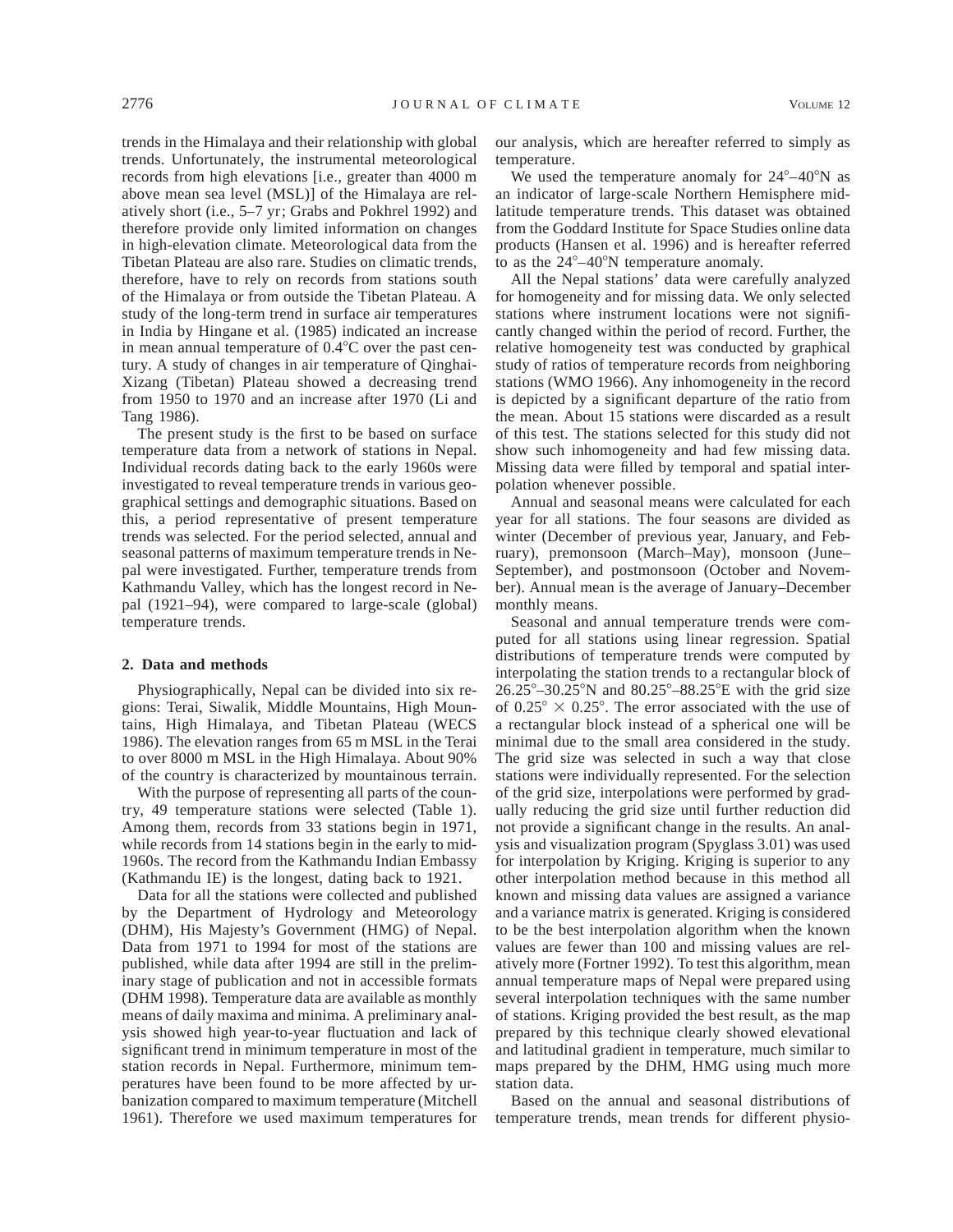| Station no. <sup>a</sup> | Station name                   | Elevation<br>(m) | Latitude<br>$({}^{\circ}N)$ | Longitude<br>$(^{\circ}E)$ | Physiographic<br>regions <sup>b</sup> |
|--------------------------|--------------------------------|------------------|-----------------------------|----------------------------|---------------------------------------|
| 0203                     | Silgadi Doti                   | 1360             | 29.27                       | 80.98                      | MМ                                    |
| 0207                     | Tikapur                        | 140              | 28.50                       | 80.95                      | <b>TAR</b>                            |
| 0209                     | Dhangadi                       | 1360             | 28.68                       | 80.60                      | <b>TAR</b>                            |
| 0215                     | Godavari (W)                   | 288              | 28.87                       | 80.63                      | <b>TAR</b>                            |
| 0303                     | Jumla                          | 2300             | 29.28                       | 82.17                      | H                                     |
| 0401                     | Pusma Camp <sup>c</sup>        | 950              | 28.88                       | 81.25                      | MM                                    |
| 0402                     | Dailekh <sup>c</sup>           | 1402             | 28.85                       | 81.72                      | MM                                    |
| 0405                     | Chisapani <sup>c</sup>         | 225              | 28.65                       | 81.27                      | <b>SW</b>                             |
| 0406                     | Surkhet                        | 720              | 28.60                       | 81.62                      | SW                                    |
| 0409                     | Khajura                        | 190              | 28.10                       | 81.57                      | <b>TAR</b>                            |
| 0416                     | Nepalgunj                      | 144              | 28.07                       | 81.62                      | <b>TAR</b>                            |
| 0508                     | Talsipur                       | 725              | 28.13                       | 82.30                      | SW                                    |
| 0604                     | Thakmarpha                     | 2566             | 28.75                       | 83.70                      | TH                                    |
| 0612                     | Mustang                        | 3705             | 29.18                       | 83.97                      | <b>TH</b>                             |
| 0703                     | <b>Butwal</b>                  | 205              | 27.70                       | 83.47                      | <b>SW</b>                             |
| 0705                     | Bhairahawa                     | 110              | 27.52                       | 83.43                      | <b>TAR</b>                            |
| 0706                     | Dumkauli                       | 154              | 27.68                       | 84.22                      | SW                                    |
| 0707                     | Bhairahawa AG                  | 120              | 27.53                       | 83.47                      | <b>TAR</b>                            |
| 0802                     | Khudi Bazar <sup>c</sup>       | 823              | 28.28                       | 84.37                      | SW                                    |
| 0804                     | Pokhara Airport <sup>c</sup>   | 827              | 28.22                       | 84.00                      | MM                                    |
| 0809                     | Gorkha <sup>c</sup>            | 1097             | 28.00                       | 84.62                      | MM                                    |
| 0811                     | Malepatan Pokhara              | 856              | 28.22                       | 83.95                      | MM                                    |
| 0814                     | Lumle                          | 1642             | 28.30                       | 83.80                      | <b>MM</b>                             |
| 0815                     | Khairini Tar                   | 190              | 28.03                       | 84.10                      | MM                                    |
| 0902                     | Rampur <sup>c</sup>            | 256              | 27.62                       | 84.42                      | SW                                    |
| 0905                     | Daman                          | 2314             | 27.60                       | 85.08                      | MM                                    |
| 0906                     | Hetaunda NFI                   | 466              | 27.42                       | 85.05                      | SW                                    |
| 0909                     | Simara Apt                     | 130              | 27.17                       | 84.98                      | <b>TAR</b>                            |
| 0911                     | Parwanipur                     | 115              | 27.07                       | 84.97                      | <b>TAR</b>                            |
| 1007                     | Kakani                         | 2064             | 27.80                       | 85.25                      | MM                                    |
| 1022                     | Godavari                       | 1400             | 27.58                       | 85.40                      | MМ                                    |
| 1029                     | Khumaltar                      | 1350             | 27.67                       | 85.33                      | <b>MM</b>                             |
| 1030                     | Kathmandu airport <sup>c</sup> | 1336             | 27.70                       | 85.37                      | MM                                    |
| 1039                     | Panipokhari                    | 1335             | 27.73                       | 85.35                      | MM                                    |
| 1043                     | Nagarkot                       | 2150             | 27.72                       | 85.52                      | <b>MM</b>                             |
| 1103                     | Jiri <sup>c</sup>              | 2003             | 27.63                       | 86.23                      | H                                     |
| 1111                     | Janakpur airport               | 90               | 26.72                       | 85.97                      | <b>TAR</b>                            |
| 1206                     | Okhaldunga <sup>c</sup>        | 1720             | 27.32                       | 86.50                      | H                                     |
| 1209                     | Bhojpur IMD <sup>c</sup>       | 1595             | 27.18                       | 87.05                      | MM                                    |
| 1220                     | Chialsa <sup>c</sup>           | 2770             | 27.52                       | 86.62                      | H                                     |
| 1303                     | Chainpur <sup>c</sup>          | 1329             | 27.28                       | 87.33                      | H                                     |
| 1304                     | Pakhribas                      |                  | 27.05                       | 87.28                      |                                       |
| 1307                     | Dhankuta                       | 1677<br>1160     | 26.98                       | 87.35                      | MM<br>MМ                              |
| 1319                     |                                | 72               | 26.48                       | 87.27                      | <b>TAR</b>                            |
| 1320                     | Biratnagar airport<br>Tarahara | 200              | 26.70                       | 87.27                      | <b>SW</b>                             |
| 1323                     | Dharan BC                      | 400              | 26.78                       | 87.28                      | <b>SW</b>                             |
|                          |                                |                  |                             |                            |                                       |
| 1405                     | Taplejung $\epsilon$           | 1732             | 27.35                       | 87.67                      | Η                                     |
| 1407                     | Ilam Tea Estate                | 1300             | 26.92                       | 87.90                      | SW                                    |
| 1416                     | Kanyam Tea Estate              | 1658             | 26.87                       | 88.07                      | <b>SW</b>                             |

<sup>a</sup> Station numbers according to Department of Hydrology and Meteorology station index numbers. Numbers increase from west to east, and north to south.

<sup>b</sup> TAR stands for Terai, SW stands for Siwalik, MM represents Middle Mountain, H stands for Himalayan, and TH stands for Trans-Himalayan regions.

<sup>c</sup> Stations with records starting from or before mid-1960s.

graphical regions and for the whole country were calculated. Due to the low number of high-elevation stations, we combined stations in the High Mountain and High Himalaya regions. The combined region is referred to as the Himalayan region (Fig. 1). Annual mean station temperatures were spatially interpolated for each individual year from 1971 to 1994, and regional and all-Nepal mean temperatures were derived for that period. The Kathmandu IE record extends from 1921 to 1976. We used multiple linear regression between this station and four others in the Kathmandu Valley during the period of overlap (1971–76) to create a single Kathmandu record through 1994. The extension of the Kathmandu IE record by this method allowed us to directly compare the extended record with records representing larger-scale trends. Nevertheless, it has to be noted here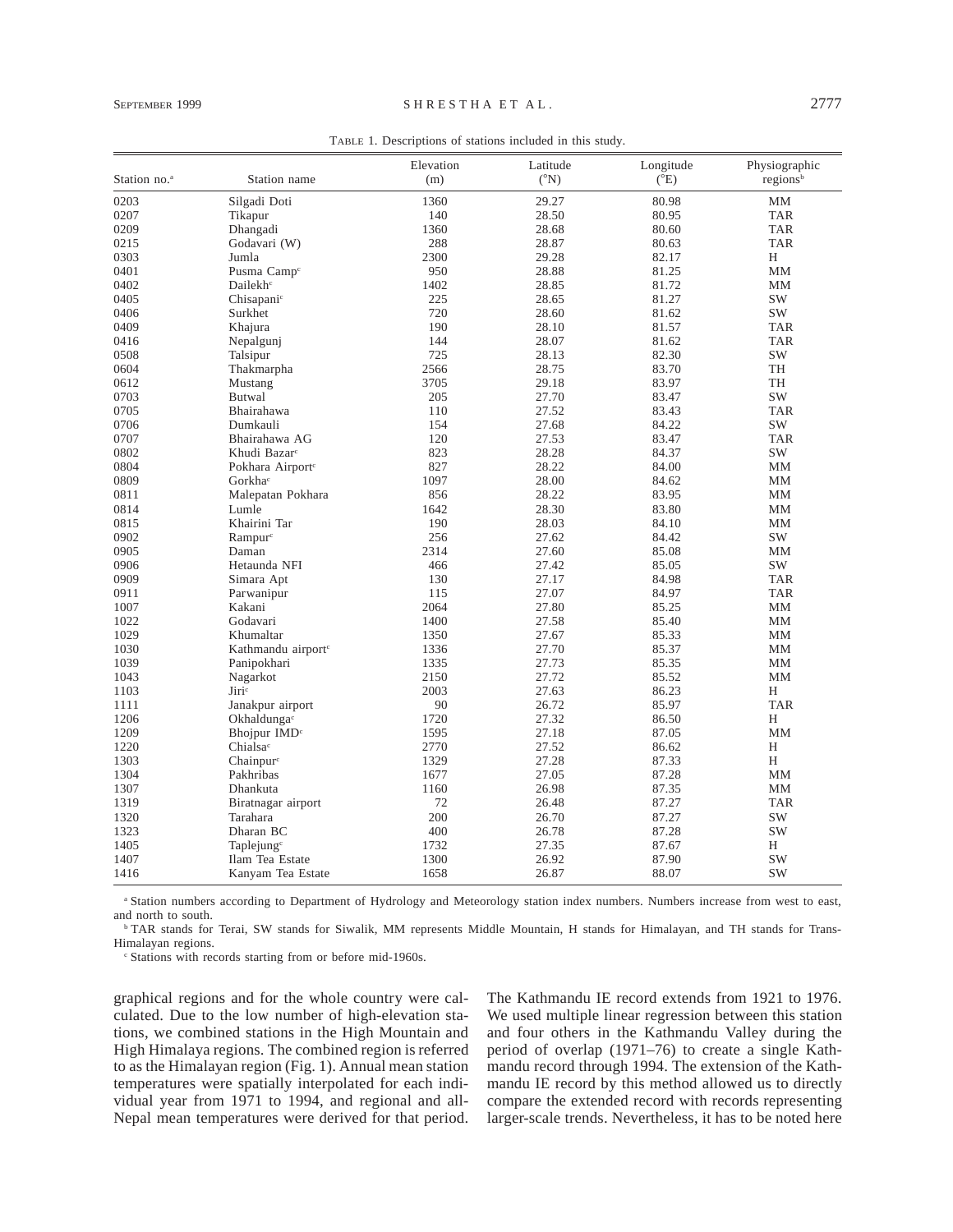

FIG. 1. Delineation of physiographic regions of Nepal. The grid size is  $0.25^{\circ} \times 0.25^{\circ}$ .

that due to a short overlap period (6 yr) it was not possible to test the values with actual observations.

#### **3. Results**

#### *a. Analysis of individual station records*

Records from all 14 stations that begin in the mid-1960s were individually-analyzed. Mean annual maximum temperature plots of almost all of these records show one basic characteristic: decreasing or constant trends in the earlier part of the records and increasing trends in the latter part of the records (Fig. 2a). The turning points (identified by arrowheads in Fig. 2a) were determined visually and verified by fitting a fifth-order polynomial function. Interestingly, these points in most of these records occur around the mid-1970s. Exceptions are Chisapani, which shows a decreasing trend throughout the record period; Chialsa, which shows an increasing trend throughout the record period; and Chainpur, which does not show any distinct trend. In contrast, minimum temperatures for these station show high interannual variability, while they do not display any significant trends (Fig. 2b)

#### *b. Regional and all-Nepal annual temperature trends*

The spatial distribution of annual mean temperatures was calculated using Kriging for the period 1971–94. Based on this distribution, temperature trends were derived for five different physiographical regions as well as for the whole country. Temperature trends in the five regions and the country were constant or decreasing before 1978, whereas after 1978 they were increasing (Fig. 3). This result is consistent with the result obtained from analyses of individual stations. Therefore the period 1977–94 was selected for further analysis.

Regional and all-Nepal temperature trends change from season to season. The greatest warming trend is observed in the postmonsoon season (Table 2). According to seasonal as well as annual warming trends,

the five regions may be divided into two groups. Trans-Himalayan, Himalayan, and Middle Mountain regions fall in the first group with high warming rates, while Siwalik and Terai regions fall in the second group as they show low warming rates. However, for the postmonsoon season even the Siwalik and the Terai regions show high warming rates.

While simple linear regression is an easy technique for qualitative assessments of trends in climatological parameters, this technique has some limitations. Presence of outliers and nonnormality in a short record can limit the usefulness of linear regression. To check this possibility we carried out nonparametric tests (Mann– Kendall test and Spearman test) for trends in the temperature records (WMO 1966). These tests reduce the temperature data to ranks rather than magnitudes, thereby eliminating the influence of outliers. Results of these tests support the results of the simple linear regression (Table 3), although they do not provide alternative measures of slopes. While other more sophisticated techniques are available, we chose to implement simple regression analysis and Mann–Kendall and Spearman tests because of ease of interpretation and availability. Results of the simple linear regression are used for quantitative comparisons.

#### *c. Seasonal and annual temperature trends*

The spatial distributions of mean annual temperature trends over the period 1977–94 are presented in Fig. 4a. The mean annual maximum temperature trend distributions show warming in most parts of the country. High mean annual temperature increases ( $>0.06^{\circ}$ C yr<sup>-1</sup>) occur in most of the northern belt (the Trans-Himalayan and Himalayan regions and central and western parts of the Middle Mountains). Within the Middle Mountain region there are two pockets of anomalously high warming rates ( $\geq 0.12^{\circ}$ C yr<sup>-1</sup>): the western Middle Mountain region and the Kathmandu Valley. Most of the Siwalik and the Terai regions show considerably low increasing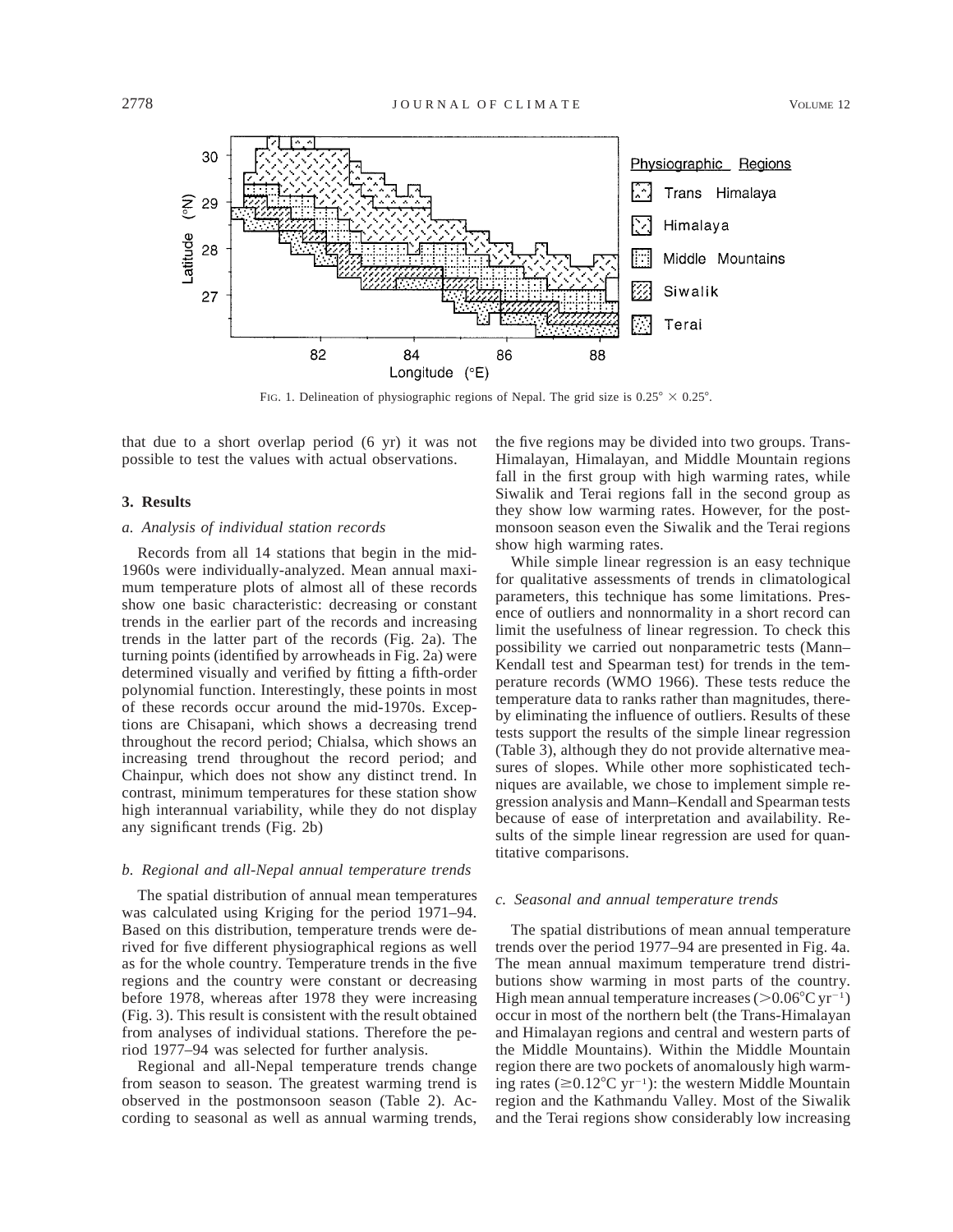

FIG. 2. Temperature trends in 14 stations with records extending back to early to mid-1960s: (a) maximum and (b) minimum temperatures. Arrows indicate possible turning points in those records.

trends  $(<0.03^{\circ}$ C yr<sup>-1</sup>) or even decreasing trends  $(-0.03^{\circ}C \text{ yr}^{-1})$ .

Winter, premonsoon, and monsoon temperature trend distributions closely resemble the yearly temperature distribution, with the winter season showing the greatest and the premonsoon season showing the lowest rate of increase (Figs. 4b,c). As in the case of annual temperature trend distributions, most of the northern, central, and midwestern parts of the country show high rates of increase in temperature. The contrast in temperature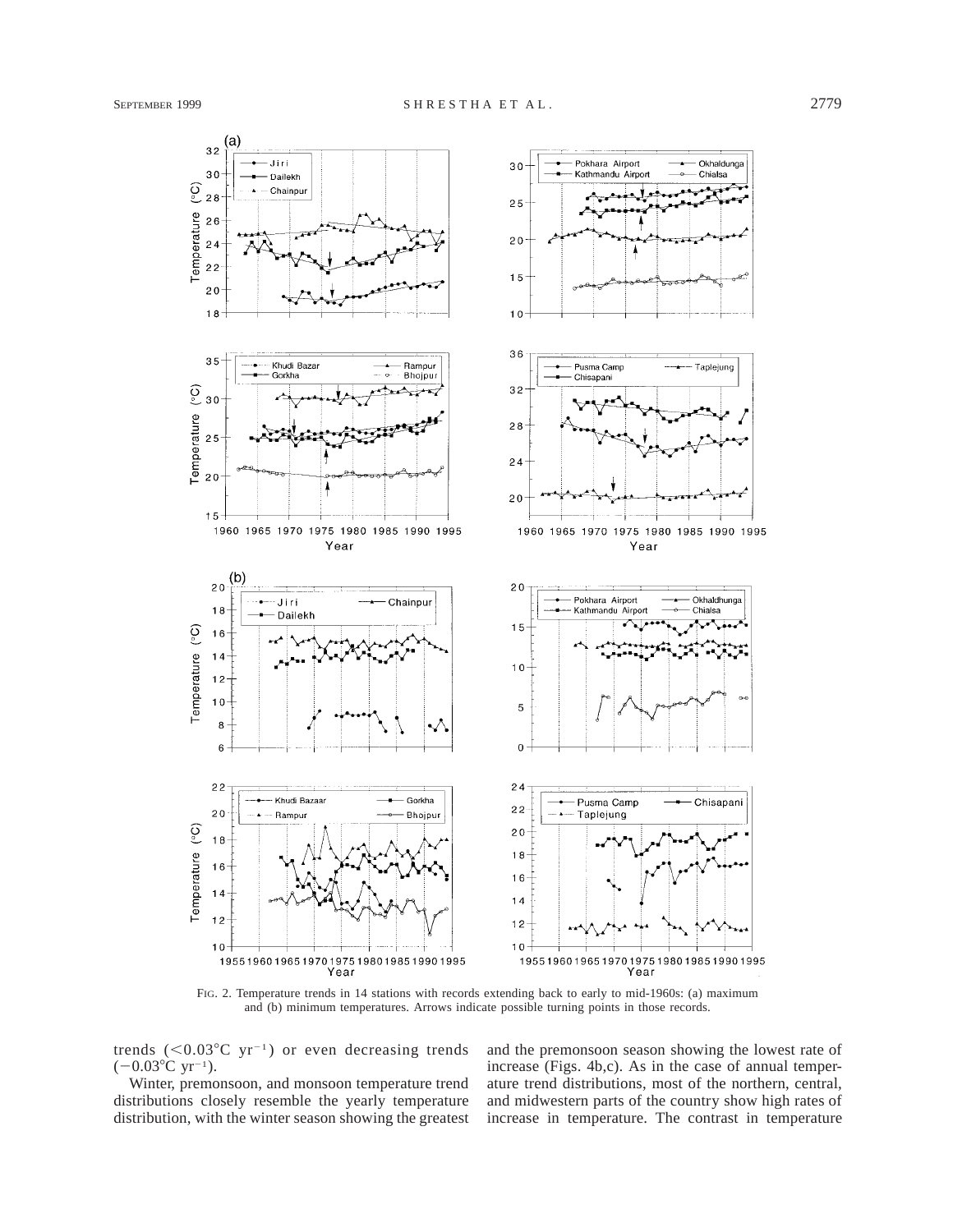

FIG. 3. Time series of mean maximum temperatures for (a) Trans-Himalaya, (b) Himalaya, (c) Middle Mountain, (d) Siwalik, (e) Terai regions, and (f) all-Nepal.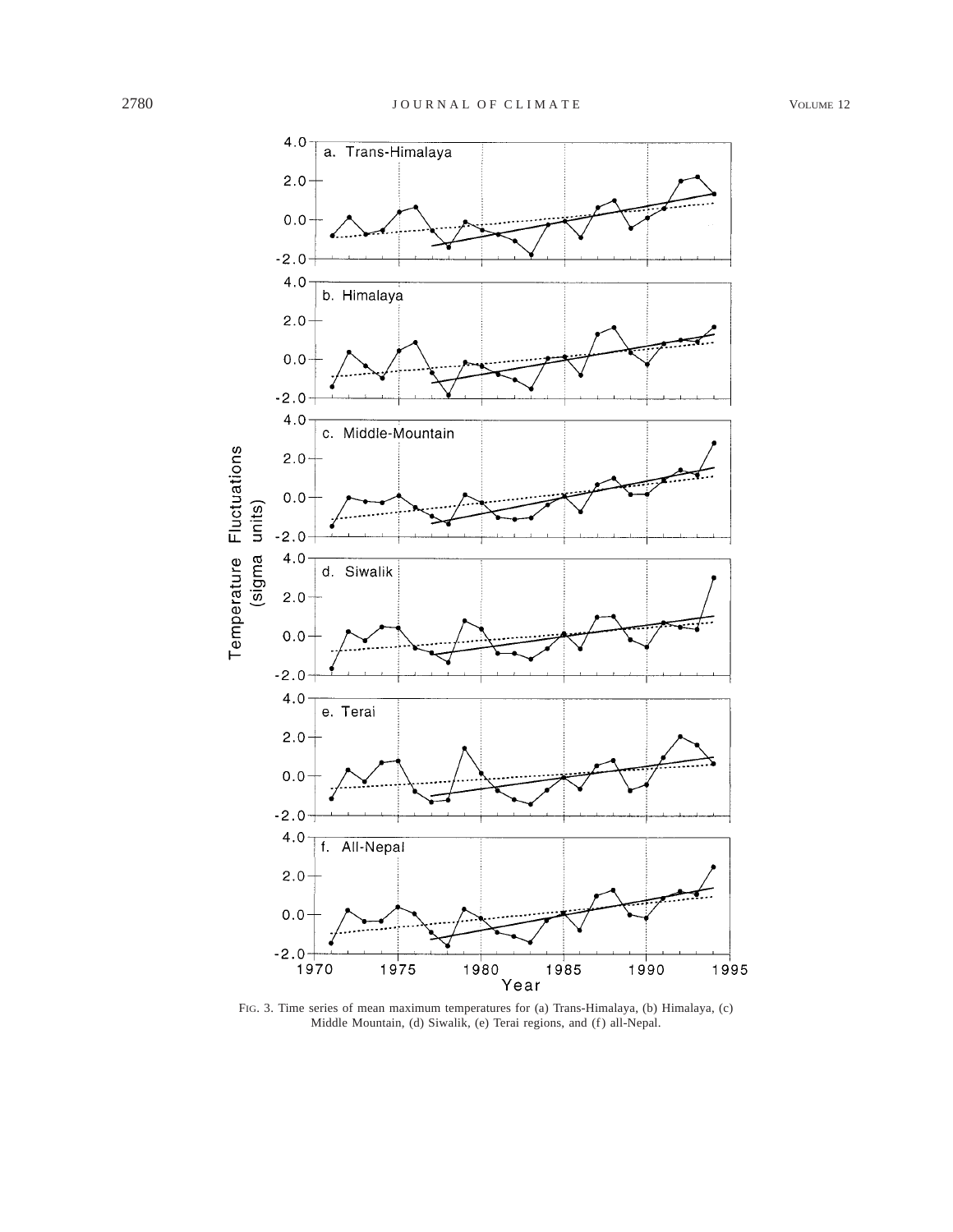| Regions          | Winter<br>Dec–Feb    | Premonsoon<br>Mar-May | Monsoon<br>$Jun-Sep$ | Postmonsoon<br>$Oct-Nov$ | Annual<br>Jan-Dec    |
|------------------|----------------------|-----------------------|----------------------|--------------------------|----------------------|
| Trans-Himalaya   | $0.124$ <sup>a</sup> | 0.005                 | 0.109 <sup>b</sup>   | 0.099c                   | 0.0900 <sup>b</sup>  |
| Himalaya         | 0.090 <sup>b</sup>   | 0.050                 | 0.062 <sup>b</sup>   | $0.075$ <sup>a</sup>     | 0.057 <sup>b</sup>   |
| Middle Mountains | 0.059c               | 0.050                 | 0.055 <sup>b</sup>   | 0.094 <sup>b</sup>       | 0.075 <sup>b</sup>   |
| Siwalik          | 0.015                | 0.010                 | 0.021                | 0.077a                   | $0.041$ <sup>a</sup> |
| Terai            | 0.006                | $-0.004$              | 0.014                | 0.069a                   | $0.041$ <sup>a</sup> |
| All-Nepal        | $0.061$ <sup>a</sup> | 0.032                 | $0.051$ <sup>a</sup> | 0.081 <sup>b</sup>       | 0.059 <sup>b</sup>   |

TABLE 2. Regional mean temperature trends for the period 1977–94 ( $^{\circ}$ C y<sup>-1</sup>)

 $p \ge 0.01$ .

 $\bar{p} \geq 0.001$ .

 $\hat{P} \ge 0.05$ .

trends between the northern and southern regions is much greater for the monsoon season (Fig. 4d). The postmonsoon temperature trend distribution is strikingly different from all other distribution patterns (Fig. 4e). Almost the entire country shows an increasing trend during this season.

#### *d. Comparison with Northern Hemisphere temperature anomaly*

To study relationships between temperature trends in Nepal and global-scale trends, we compared the Kathmandu annual temperature with the  $24^{\circ}-40^{\circ}$ N annual temperature anomaly after applying a 10-yr running mean to both records (Fig. 5). There are some striking similarities between these records. The  $24^{\circ}-40^{\circ}N$  temperature shows a rising trend before 1940, a decreasing trend from 1938 to 1972, and an increasing trend again after 1972. There is a general trend of cooling from 1935 to 1974 in the Kathmandu record. This period, however, was interrupted by two episodes of warming (1948–54 and 1964–69) and subsequent cooling (1954– 64 and 1969–74). The last warming trend in the Kathmandu record is the longest monotonic trend in the entire record. The range of cooling and warming in these records are of different magnitudes. The cooling of 1940–70 lowered the  $24^{\circ}$ –40°N temperature by about  $0.23^{\circ}$ C, while in the Kathmandu record, the drop in temperature from 1934–75 is about  $0.6^{\circ}$ C. Similarly, the warming after 1970 has raised the  $24^{\circ}$ –40 $^{\circ}$ N temperature by about  $0.5^{\circ}$ C, whereas the Kathmandu temperature has risen by  $1^{\circ}$ C since 1975.

For comparison, the all-Nepal annual temperature record and annual temperature records of four Kathmandu Valley stations are also presented in Fig. 5. The all-Nepal temperature shows a rise in temperature of about  $0.9^{\circ}$ C since 1977.

#### **4. Discussion**

The presence of general cooling or constant trends before 1970 and warming after the mid-1970s in most of the Nepal station records extending back to the early

1960s (Fig. 2a), and similar warming in regional as well as all-Nepal temperature trends (Fig. 3), demonstrates the spatial coherence of these records despite tremendous contrast in the physiographic and demographic characteristics among the stations. This in turn suggests that the Nepal meteorological station data presented here reflect regional climatic trends that predominate over the whole country. The relatively high rate of warming in the all-Nepal record after the mid-1970s is due predominantly to the high rates of warming in the highelevation areas of the Himalaya and Middle Mountain regions. The mountainous regions of Nepal therefore appear to be amplifying the regional warming trend, which supports the concept that alpine regions provide a sensitive indicator of climate change.

The recent reduction of snow and glacier cover in the Himalaya may also be contributing to the higher rates of warming observed in the higher-elevation regions of Nepal (e.g., Yamada et al. 1992; Kadota and Ageta 1992; Fujita et al. 1997). A reduction in snow and glacier cover in the high elevation will change the surface albedo of the region, which in turn will increase the surface air temperature, thereby acting as a positive feedback mechanism (e.g., Meehl 1994). The importance of snow and glacier cover variations is manifested by the effect of the Eurasian snow cover variations on the regional climate, mainly the summer monsoon, as suggested by several empirical as well as model studies (Dey and Bhanu Kumar 1982, 1983; Khandekar 1991).

Seasonal temperature trend distributions appear to be influenced by summertime monsoon circulation. The increased warming rate in the highlands in the north and low warming or cooling in the plains in the south during the monsoon season (Fig. 4d) are possibly due to the advection of moisture and associated increased cloudiness in the south, while comparatively dry and fair weather dominates in the north. This may also account for the lower rates of warming in the Middle Mountain and Siwalik regions. Siwalik (700–1500 m MSL) is where the monsoon circulation encounters the first orographic barrier, and the region receives a large amount of monsoon precipitation. The Middle Mountain contains the Mahabharat range (1500–2700 m MSL), the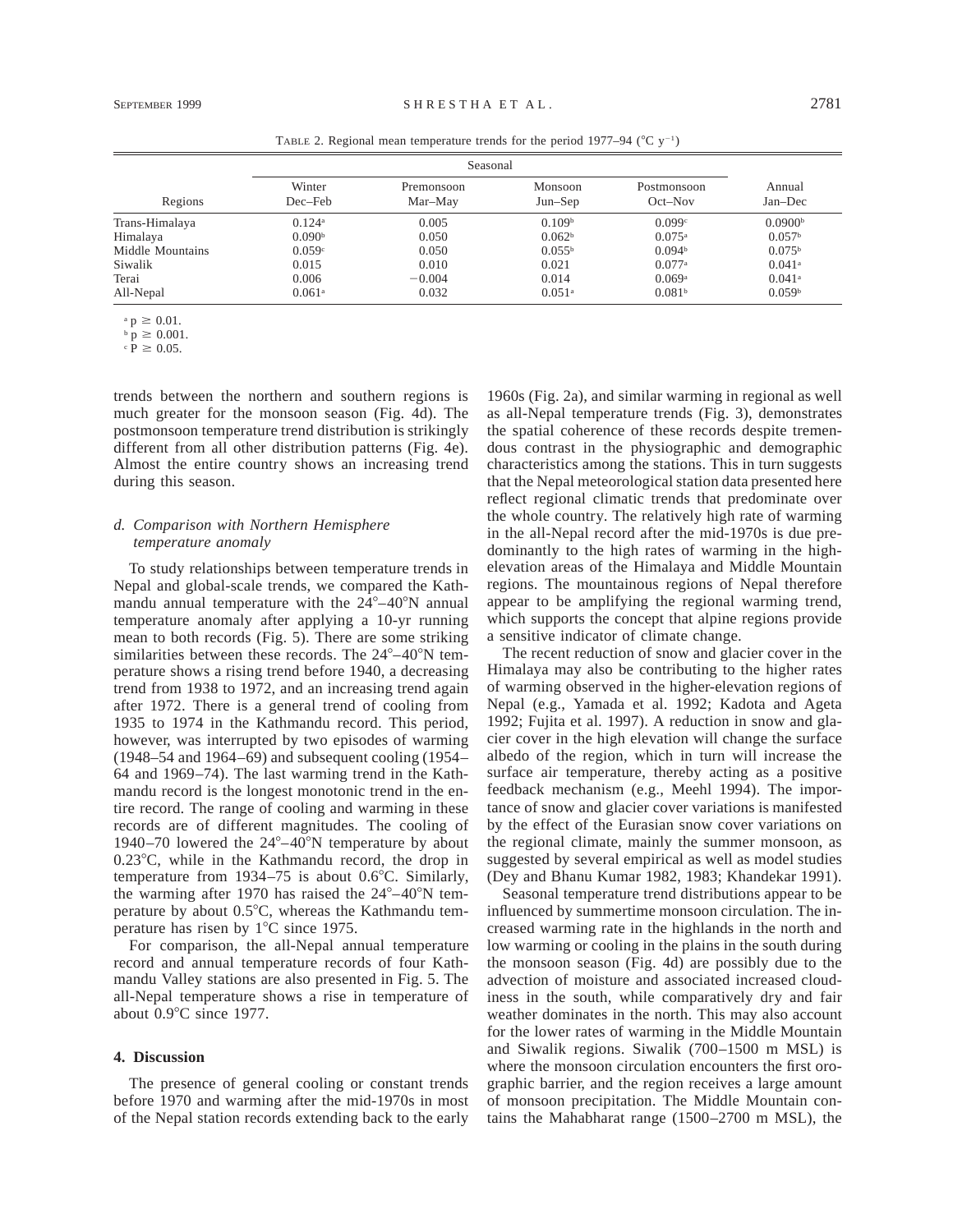TABLE 3. Nonparametric tests for trends for the period 1971–94 for annual mean maximum temperatures and for the period 1977–94 for annual and seasonal mean maximum temperatures.

|                      | Mann-Kendall                |                | Spearman test                |  |  |  |  |  |  |
|----------------------|-----------------------------|----------------|------------------------------|--|--|--|--|--|--|
| Regions              | test $\tau$                 | $r_{\rm s}$    | t                            |  |  |  |  |  |  |
| $1971 - 94$ (N = 24) | $\tau_{\rm r} = \pm 0.29^*$ | $t_{N-2;0.05}$ | $= \pm 2.074**$              |  |  |  |  |  |  |
|                      | Annual                      |                |                              |  |  |  |  |  |  |
| All-Nepal            | 0.39                        | 0.55           | 3.12                         |  |  |  |  |  |  |
| Trans-Himalaya       | 0.38                        | 0.52           | 2.84                         |  |  |  |  |  |  |
| Himalaya             | 0.38                        | 0.54           | 3.03                         |  |  |  |  |  |  |
| Middle Mountain      | 0.49                        | 0.67           | 4.24                         |  |  |  |  |  |  |
| Siwalik              | 0.27                        | 0.40           | 2.04                         |  |  |  |  |  |  |
| Terai                | 0.28                        | 0.36           | 1.83                         |  |  |  |  |  |  |
| $177-94$ (N = 18)    | $\tau_{\rm r} = \pm 0.33*$  |                | $t_{N-2;0.05} = \pm 2.120**$ |  |  |  |  |  |  |
|                      | Annual                      |                |                              |  |  |  |  |  |  |
| All-Nepal            | 0.56                        | 0.66           | 3.48                         |  |  |  |  |  |  |
| Trans-Himalaya       | 0.57                        | 0.65           | 3.39                         |  |  |  |  |  |  |
| Himalaya             | 0.54                        | 0.73           | 4.28                         |  |  |  |  |  |  |
| Middle Mountain      | 0.66                        | 0.61           | 3.07                         |  |  |  |  |  |  |
| Siwalik              | 0.40                        | 0.27           | 1.12                         |  |  |  |  |  |  |
| Terai                | 0.46                        | 0.49           | 2.23                         |  |  |  |  |  |  |
|                      | Winter                      |                |                              |  |  |  |  |  |  |
| All-Nepal            | 0.35                        | 0.42           | 1.87                         |  |  |  |  |  |  |
| Trans-Himalaya       | 0.45                        | 0.49           | 2.27                         |  |  |  |  |  |  |
| Himalaya             | 0.49                        | 0.66           | 3.47                         |  |  |  |  |  |  |
| Middle Mountain      | 0.32                        | 0.25           | 1.02                         |  |  |  |  |  |  |
| Siwalik              | 0.07                        | $-0.16$        | $-0.65$                      |  |  |  |  |  |  |
| Terai                | 0.06                        | $-0.02$        | $-0.09$                      |  |  |  |  |  |  |
|                      | Premonsoon                  |                |                              |  |  |  |  |  |  |
| All-Nepal            | 0.12                        | 0.06           | 0.25                         |  |  |  |  |  |  |
| Trans-Himalaya       | 0.05                        | $-0.05$        | $-0.20$                      |  |  |  |  |  |  |
| Himalaya             | 0.24                        | 0.34           | 1.46                         |  |  |  |  |  |  |
| Middle Mountain      | 0.22                        | 0.07           | 0.30                         |  |  |  |  |  |  |
| Siwalik              | 0.07                        | $-0.20$        | $-0.81$                      |  |  |  |  |  |  |
| Terai                | 0.05                        | $-0.06$        | $-0.24$                      |  |  |  |  |  |  |
|                      | Monsoon                     |                |                              |  |  |  |  |  |  |
| All-Nepal            | 0.46                        | 0.51           | 2.35                         |  |  |  |  |  |  |
| Trans-Himalaya       | 0.52                        | 0.61           | 3.10                         |  |  |  |  |  |  |
| Himalaya             | 0.54                        | 0.67           | 3.62                         |  |  |  |  |  |  |
| Middle Mountain      | 0.48                        | 0.40           | 1.75                         |  |  |  |  |  |  |
| Siwalik              | 0.12                        | $-0.13$        | $-0.51$                      |  |  |  |  |  |  |
| Terai                | 0.11                        | $-0.01$        | $-0.05$                      |  |  |  |  |  |  |
| Postmonsoon          |                             |                |                              |  |  |  |  |  |  |
| All-Nepal            | 0.53                        | 0.63           | 3.26                         |  |  |  |  |  |  |
| Trans-Himalaya       | 0.22                        | 0.33           | 1.40                         |  |  |  |  |  |  |
| Himalaya             | 0.36                        | 0.60           | 2.97                         |  |  |  |  |  |  |
| Middle Mountain      | 0.58                        | 0.54           | 2.60                         |  |  |  |  |  |  |
| Siwalik              | 0.45                        | 0.35           | 1.50                         |  |  |  |  |  |  |
| Terai                | 0.42                        | 0.48           | 2.16                         |  |  |  |  |  |  |

\*  $\tau$  values beyond this range indicate  $p \ge 0.05$ .

\*\* t values beyond this range indicate  $p \ge 0.05$ .

second, but a higher, barrier to monsoon circulation, which results in several pockets of very high precipitation (Shankar and Shrestha 1985). Similarly, the increased warming rate during the postmonsoon season is likely linked to the retreat of monsoons. The extent of cloud cover has been found to minimize the temperature difference between urban sites and rural sites by reducing the magnitude of urban heat islands (Sundborg 1951). The actual mechanism that connects monsoon circulation and the observed differences in temperature trends is difficult to explain. It is possible that a mech-

anism similar to that operating in the case of urban heat islands is also responsible for the reduction of largerscale warming. Another possibility is a feedback mechanism in the form of a strengthened monsoon due to warming in the Himalayas (and possibly in the Tibetan Plateau). A stronger monsoon is associated with increased cloudiness, hence reducing the warming rate. The lack of cloud cover data precludes the possibility of investigating cloud cover variations in the region. A separate study on precipitation fluctuations in Nepal is in progress. Results of this study may help test the hypothesis presented here on the relationship between temperature trends and monsoons. Preliminary results of the study indicate some increases in monsoon precipitation in the country, which is in agreement with model prediction regarding increase in monsoon precipitation with global warming (e.g., Follard et al. 1990).

The temperature trends found in the Kathmandu record are similar to those in the Tibetan Plateau, which showed decrease in temperature from the 1950s to the 1970s and warming thereafter (Li and Tang 1986). Warming after 1965 was also observed in temperature records from the Ganges basin in India (Kothyari and Shing 1996). The temperature trend of India as a whole, however, is different as it shows low and constant warming over the whole century, lacking the cooling around the 1940s and the distinct warming after the 1970s (Hingane et al. 1985). It is likely that the southern part of the Indian subcontinent is behaving climatologically differently than the Himalayan region.

Nearly synchronous cooling and warming trends in the Kathmandu and the  $24^{\circ}-40^{\circ}$ N temperature anomaly records indicate links between temperature trends in Nepal and large-scale trends (Fig. 5). Despite the visual resemblance between the Kathmandu record and the  $24^{\circ}-40^{\circ}$ N temperature records, there is a large difference in the magnitude of warming. The Kathmandu Valley has experienced tremendous urbanization associated with remarkable population growth in the last two decades (Sharma 1986; CBS 1995; EPC 1993). Nevertheless, it is unlikely that the warming trend in the Kathmandu record is due only to the urbanization, mainly because even the cooling rate between 1934 and 1975 in the Kathmandu record greatly exceeded the global cooling between 1940 and 1970, and this cannot be attributed to urban effects. Moreover, the urban effect of Kathmandu City should have been negligible in the 1940s. It is possible that the high warming rate observed in the record from Kathmandu is due to its physiographical characteristics, which may make the valley more sensitive to climatic change. The Kathmandu record may in general be reflecting the large-scale Northern Hemisphere trend with some amplification, while the last two decades may have had the additional influence of urbanization.

Although the warming trend after the mid-1970s in the all-Nepal record is slightly lower than that in the Kathmandu record, it is still greater than the global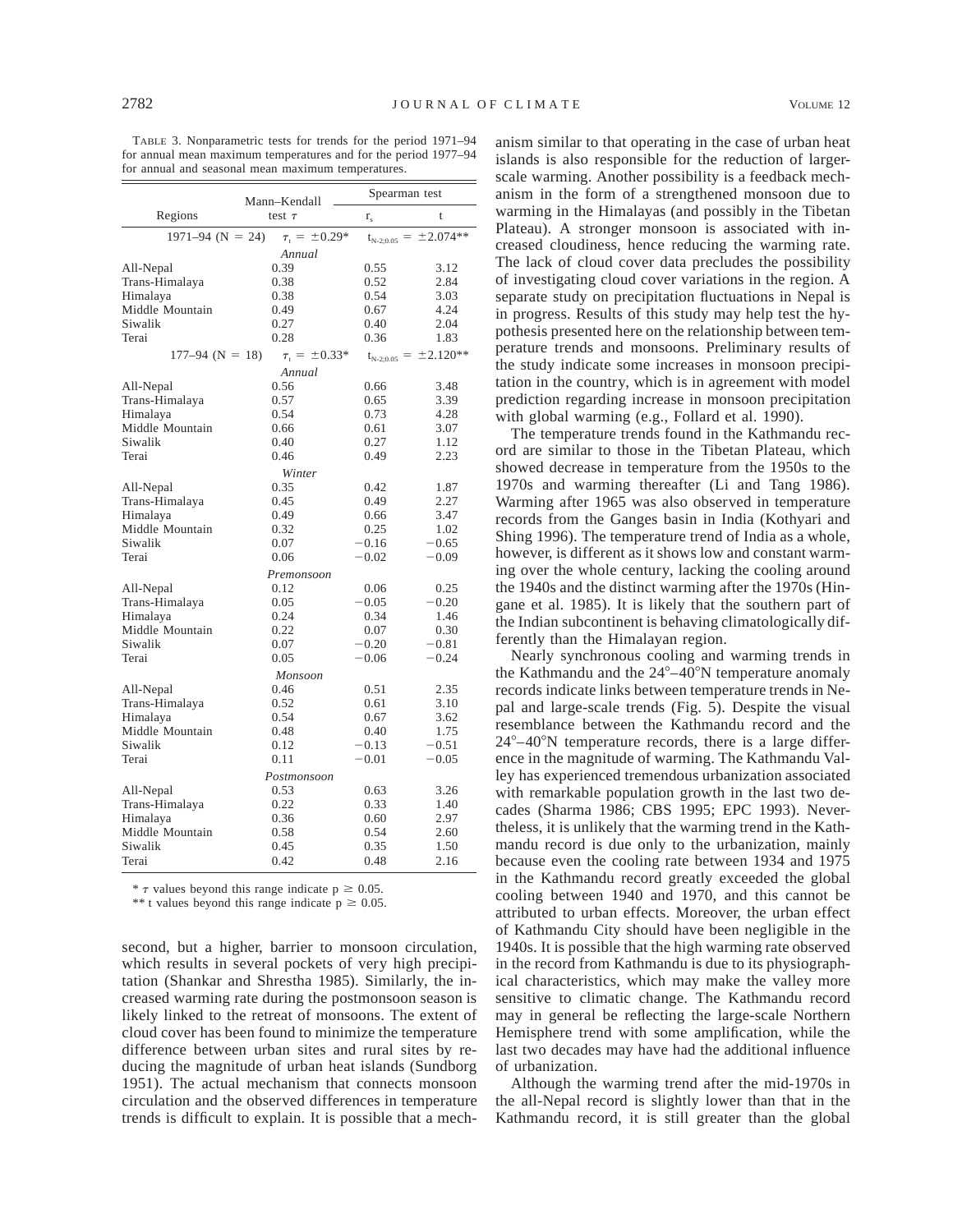

FIG. 4. Spatial distributions of mean temperature trends for the period 1977–94 for (a) annual, (b) winter, (c) premonsoon, (d) monsoon, and (e) postmonsoon seasons.

trend. The all-Nepal temperature trend, which is a spatial average of all station records, also includes station records that may have been influenced by urbanization. Nevertheless, the net effect of such stations is minimal because of their localized nature. A similar conclusion was also drawn by Hansen et al. (1996) regarding the influence of urban warming on the global temperature analysis. Furthermore, high warming trends are observed in the Himalayan and Trans-Himalayan region, which lack urban centers. It is therefore concluded that the all-Nepal trend is not biased by urban effects. The presence of trends in several stations with records dating back to the early 1960s, similar to that in the Kathmandu record, supports that warming trends observed in the records from Nepal are not local phenomena but are occurring on a countrywide or regional scale.

Also associated with population growth are radical changes in land use and land cover over the country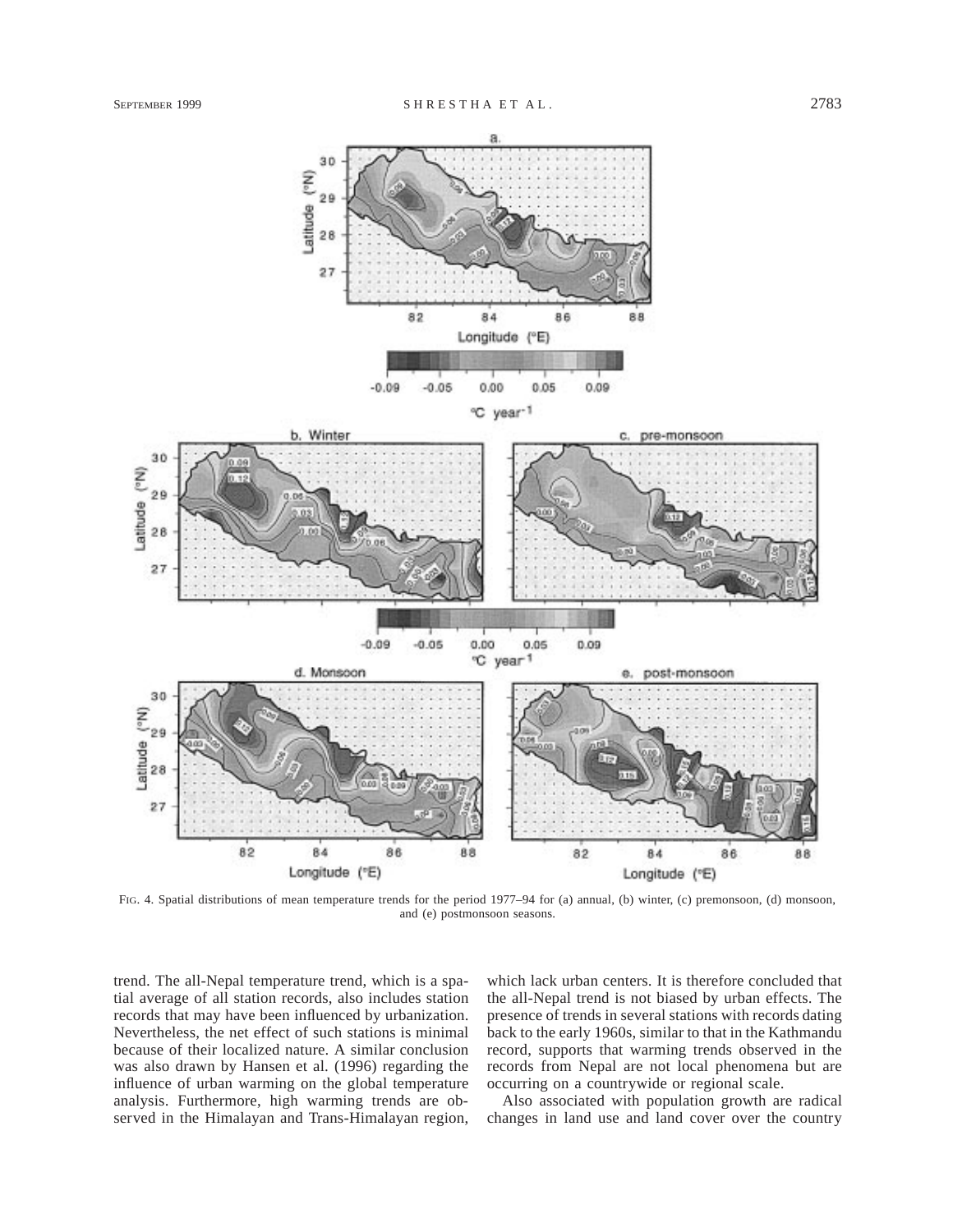

FIG. 5. Comparison between 10-yr running means of the Kathmandu record and  $24^{\circ}-40^{\circ}$ N temperature. For comparision, all-Nepal annual temperature series and 1977–94 trend are also presented here. Also four Kathmandu valley stations' records, used to construct the 1978–94 part in the Kathmandu temperature record, are included in this figure.

(Ekholm 1975; Hrabovsky and Miyan 1987; Karan 1987). Several studies have suggested a link between changes in air temperature and changes in land use and land cover, especially tropical deforestation (Henderson-Sellers and Gornitz 1984; Gash and Shuttleworth 1991). Sinha and Swaminathan (1991) have suggested possible climate change and its impact on agriculture as a result of deforestation in India. Meher-Homji (1991) suggested the possible impact on the hydrology of India related to deforestation. If the warming in Nepal is due to local land use and land cover changes, the highest warming should have been observed in the Terai and the Siwalik regions, which have experienced the greatest amount of land use/land cover changes over the past few decades. A recent study comparing aerial photographs taken in the late 1970s and satellite images taken in the early 1990s show deforestation in Terai at an average rate of  $1.3\%$  yr<sup>-1</sup> (FRSC 1994). A similar study has just been initiated for the Middle Mountain region. Preliminary results indicate that at the regional scale the forest cover has not changed significantly in the last  $10-12$  yr (R. Sharma 1997, personal communication). Since the Terai region actually shows the least amount of temperature increase over the past three decades, we suggest that the

influence of land use and land cover change in the all-Nepal temperature is not significant; thus, these analyses are representative of actual climatic temperature trends in Nepal.

Growing numbers of studies suggest that increases in the atmospheric concentrations of greenhouse gases cause global warming (e.g., IPCC 1990). Near-synchronous warming as well as cooling trends in  $24^{\circ} - 40^{\circ}$ N and Kathmandu between the period of 1920 to the mid-1970s and similar synchronous warming in these two records as well as in the all-Nepal record after the mid-1970s suggest that trends in all these records are due to some common forcing mechanism. Although it is not possible in the present study to suggest a possible forcing mechanism for the observed trends in Nepal, an increase in the concentrations of greenhouse gases could have played an important role.

#### **5. Conclusions**

Spatial distributions of maximum temperature trends in Nepal show high warming trends in most of the Himalayan region and the Middle Mountains, while low warming or even cooling trends are observed in most of the Terai and the Siwalik regions. Though the actual mechanisms are not well understood, monsoon circulation may play an important role in the distribution of seasonal temperatures as well as temperature trends. A study on trends of precipitation over Nepal currently in progress should provide additional information for understanding temperature trends found in the present study.

The longest temperature record from the country, the Kathmandu record, shows features similar to the  $24^{\circ}$ -408N temperature record, namely, the cooling trends from 1935 to 1975 and warming trends thereafter, thereby suggesting connections with Northern Hemisphere temperature trends. Characteristics in the Kathmandu record are also very similar to those found in China and to some extent to those in northern India. The relatively higher magnitude of cooling and warming in the Kathmandu record is attributed to the physiographical characteristics of the Kathmandu valley and to its sensitivity to climatic changes. The warming after the mid-1970s may also be reflecting urbanization.

Several other locations in Nepal, which do not show overall growth rates comparable to Kathmandu, show warming trends of comparable or even higher rates than Kathmandu. The all-Nepal temperature record, with a spatial average of 49 station records, also shows similar warming after the mid-1970s. We suggest that the warming is not due to urban effects or local land use/cover changes, but is a widespread trend and is representative of regional-scale trends. It is the warming in the highelevation regions that contributes to the high warming rate in the all-Nepal record. We suggest that the Middle Mountain and High Himalayan regions are more sen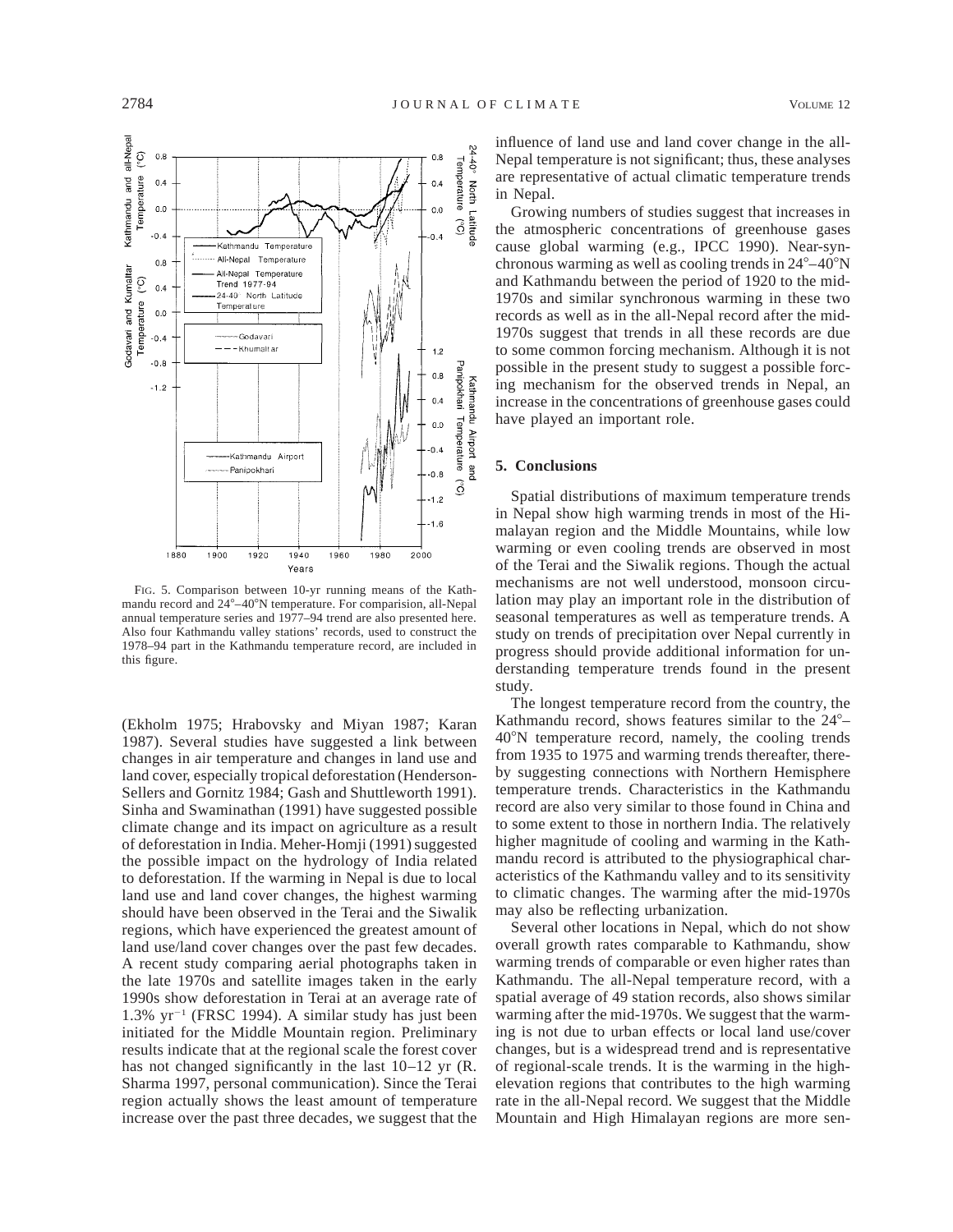sitive to climate change due to their physiographic characteristics.

*Acknowledgments.* We thank Dr. B. Keim, Department of Geography, University of New Hampshire, and Dr. S. P. Adhikary, Himalayan Climate Center, Nepal. Thanks are extended to the Central Data Processing Unit, Department of Hydrology and Meteorology, Nepal, for providing some data in digital format. We also thank two anonymous reviewers, whose suggestions on the earlier version of the text helped a lot to improve it.

#### **REFERENCES**

- Angell, J. K., and J. Korshover, 1978: Global temperature variation, surface-100 mb: An update into 1977. *Mon. Wea. Rev.,* **106,** 755–770.
- Barnett, T. P., L. Dumenil, U. Schlese, and E. Roeckner, 1988: The effect of Eurasian snow cover on global climate. *Science,* **239,** 504–507.
- Barry, R. G., 1990: Changes in mountain climate and glacio-hydrological responses. *Mt. Res. Dev.,* **10,** 161–170.
- Beniston, M., 1994: Introduction. *Mountain Environments in Changing Climates,* M. Beniston, Ed., Routledge, xxiv–xxxi.
- CBS, 1995: *Statistical Yearbook of Nepal 1995.* Central Bureau of Statistics, Nepal, 446 pp.
- Dey, B., and O. S. R. U. Bhanu Kumar, 1982: An apparent relationship between Eurasian spring snow cover and the advance period of the Indian summer monsoon. *J. Appl. Meteor.,* **21,** 1929–1932. , and  $\frac{1}{983}$ : Himalayan winter snow cover area and summer

monsoon rainfall over India. *J. Geophys. Res.,* **88,** 5471–5474. DHM, 1998: Climatological records of Nepal 1991–1994. Department

- of Hydrology and Meteorology, HMG-Nepal, 232 pp. [Available from Department of Hydrology and Meteorology, P.O. Box 406, Babar Mahal, Kathmandu, Nepal.]
- Ekholm, E., 1975: The deterioration of mountain environment. *Science,* **189,** 764–770.
- EPC, 1993: Nepal environmental policy and action plan. Integrating environment and development. Environment Protection Council, His Majesty's Government of Nepal, 80 pp. [Available from Environment Protection Council, National Planning Commission, Singha Durbar, Kathmandu, Nepal.]
- Follard, C. K., T. R. Karl, and K. Y. Vinnikov, 1990: Observed climate variations and change. *Climate Change—The IPCC Scientific Assessment,* J. T. Houghton, G. J. Jenkins, and J. J. Ephraums, Eds., Cambridge University Press, 195–238.
- Fortner, B., 1992: The data handbook. A guide to understanding the organization and visualization of technical data. Spyglass Inc., Champaign, IL, 229 pp.
- FRSC, 1994: Deforestation in the Terai districts 1978/79–1990/91. Publication 60, Forest Research and Survey Centre, Ministry of Forests and Soil Conservation, Kathmandu, Nepal, 9 pp. [Available from Forest Research and Survey Center, Ministry of Forests and Soil Conservation, P.O. Box 3339, Kathmandu, Nepal.]
- Fujita, K., M. Nakawo, Y. Fujii, and P. Paudyal, 1997: Changes in glaciers in Hidden Valley, Mukut Himal, Nepal Himalayas, from 1974 to 1994. *J. Glaciol.,* **43,** 583–588.
- Gash, J. H. C., and W. J. Shuttleworth, 1991: Tropical deforestation: Albedo and the surface-energy balance. *Climate Change,* **19,** 123–133.
- Grabs, W. E., and A. P. Pokhrel, 1992: Establishment of measuring service for snow and glacier hydrology in Nepal—Conceptual and operational aspects. *Proc. Int. Symp. on Snow and Glacier Hydrology,* IAHS Publ. 218, Kathmandu, Nepal, WMO/GTZ/ UNESCO/ICIMOD/IAHS, 3-16.
- Hansen, J., and S. Lebedeff, 1987: Global trends of measured surface air temperature. *J. Geophys. Res.,* **92,** 13 345–13 372.
- , and -, 1988: Global surface air temperatures: Update through 1987. *Geophys. Res. Lett.,* **15,** 323–326.
- , R. Ruedy, M. Sato, and R. Reynolds, 1996: Global surface air temperature in 1995: Return to pre-Pinatubo level. *Geophys. Res. Lett.,* **23,** 1665–1668.
- Henderson-Sellers, A., and V. Gornitz, 1984: Possible climatic impacts of land cover transformations, with particular emphasis on tropical deforestation. *Climate Change,* **6,** 231–257.
- Higuchi, K., H. Fushimi, T. Ohata, S. Takenaka, K. Yokoyama, H. Higuchi, A. Nagoshi, and T. Iozawa, 1980: Glacier inventory in the Dudh Kosi region, East Nepal. World glacier inventory. IAHS Publication No. 126, 95–103.
- Hingane, L. S., K. R. Kumar, and B. V. R. Murty, 1985: Long term trends of surface air temperature in India. *J. Climatol.* **5,** 521– 528.
- Hrabovsky, J. P., and K. Miyan, 1987: Population growth and land use in Nepal. ''The great turnabout.'' *Mt. Res. Dev.,* **7,** 264– 270.
- IPCC, 1990: *Climate Change—The IPCC Scientific Assessment.* J. T. Houghton, G. J. Jenkins, and J. J. Ephraums, Eds., Cambridge University Press, 2–40.
- Jones, P. D., S. C. B. Raper, R. S. Bradley, H. F. Diaz, P. M. Kelly, and T. M. L. Wigley, 1986a: Northern Hemisphere surface air temperature variations: 1851–1984. *J. Climate Appl. Meteor.,* **25,** 161–179.
- -, and T. M. L. Wigley, 1986b: Southern Hemisphere surface air temperature variations: 1851–1984. *J. Climate Appl. Meteor.,* **25,** 1213–1230.
- , T. M. L. Wigley, and P. B. Wright, 1986c: Global temperature variations between 1861 and 1984. *Nature,* **322,** 430–434.
- Kadota, T., and Y. Ageta, 1992: On the relation between climate and retreat of Glacier AX010 in the Nepal Himalaya from 1978 to 1989. *Bull. Glacier Res.,* **10,** 1–10.
- , K. Seko, and Y. Ageta, 1993: Shrinkage of Glacier AX010 since 1978, Shorong Himal, East Nepal. Snow and Glacier Hydrology. IAHS Publication No. 218, 410 pp. [Available from Institute of Hydrology, Wallingford, Oxfordshire OX10 8BB, United Kingdom.]
- Karan, P. P., 1987: Population characteristics of the Himalayan region. *Mt. Res. Dev.,* **7,** 271–274.
- Khandekar, M. L., 1991: Eurasian snow cover, Indian monsoon and El Nin˜o. *Atmos.–Ocean,* **29,** 636–647.
- Kothyari, U. C., and V. P. Shing, 1996: Rainfall and temperature trends in India. *Hydrol. Processes,* **10,** 357–372.
- Li, C., and M. Tang, 1986: Changes in air temperature in Qinghai-Xizang Plateau and its neighborhood in the recent 30 years. *Plateau Meteor.,* **5,** 332–341.
- Mayewski, P. A., and P. A. Jeschke, 1979: Himalayan and Trans-Himalayan glacier fluctuations since AD 1812. *Arct. Alp. Res.,* **11,** 267–287.
- Meehl, G. A., 1994: Influence of the land surface in the Asian summer monsoon: External conditions versus internal feedbacks. *J. Climate,* **7,** 1033–1049.
- Meher-Homji, V. M., 1991: Probable impact of deforestation on hydrological processes. *Climate Change,* **19,** 163–173.
- Miller, M. M., 1989: Comparative accumulation regimes of Himalayan and Alaskan neves and the issue of global warming. *Environment and Society in the Manaslu-Ganesh Region of the Central Nepal Himalaya,* R. A. Marston, Ed., Foundation for Glacier and Environment Research and University of Idaho, 89– 96.
- , and R. A. Marston, 1989: Glacial response to climate change epeirogeny in the Nepalese Himalaya. *Environment and Society in the Manaslu-Ganesh Region of the Central Nepal Himalaya,* R. A. Marston, Ed., Foundation for Glacier and Environment Research and University of Idaho, 65–88.
- Mitchell, J. R. J., 1961: The temperatures of cities. *Weatherwise,* **14,** 224–237.